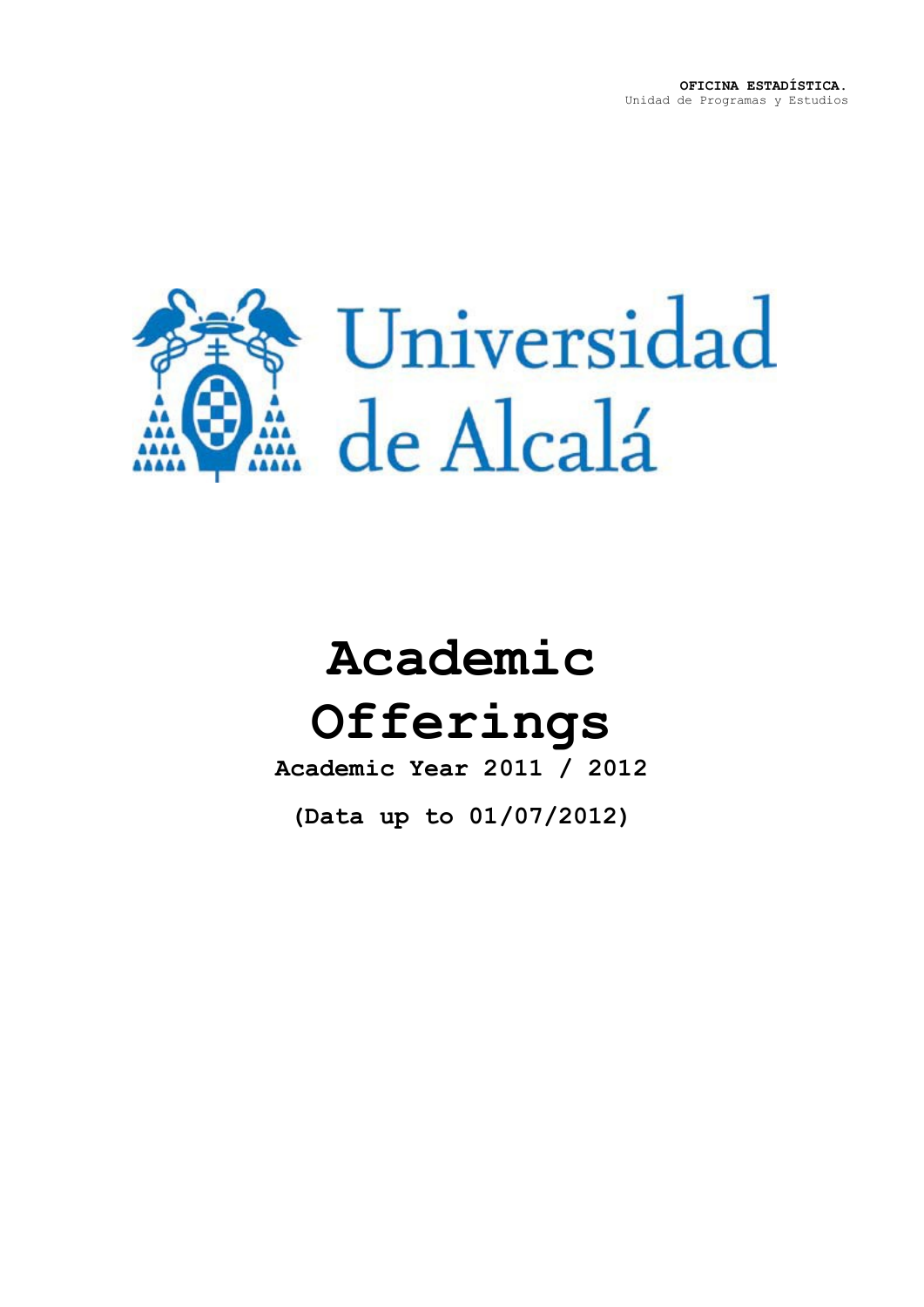**OFICINA ESTADÍSTICA.** Unidad de Programas y Estudios



## **II. DATA REGARDING THE ACADEMIC OFFER**

#### **General Data**

**Undergraduate Degree Programmes (Academic Year 2011/2012):** 36 First-year students admitted: 5,575

**Official Postgraduate programmes (Academic Year 2011/2012)**: Masters: 47 Doctorate Programmes (RD 1393/2007): 37 **Expert and Ongoing Education Programmes:** 299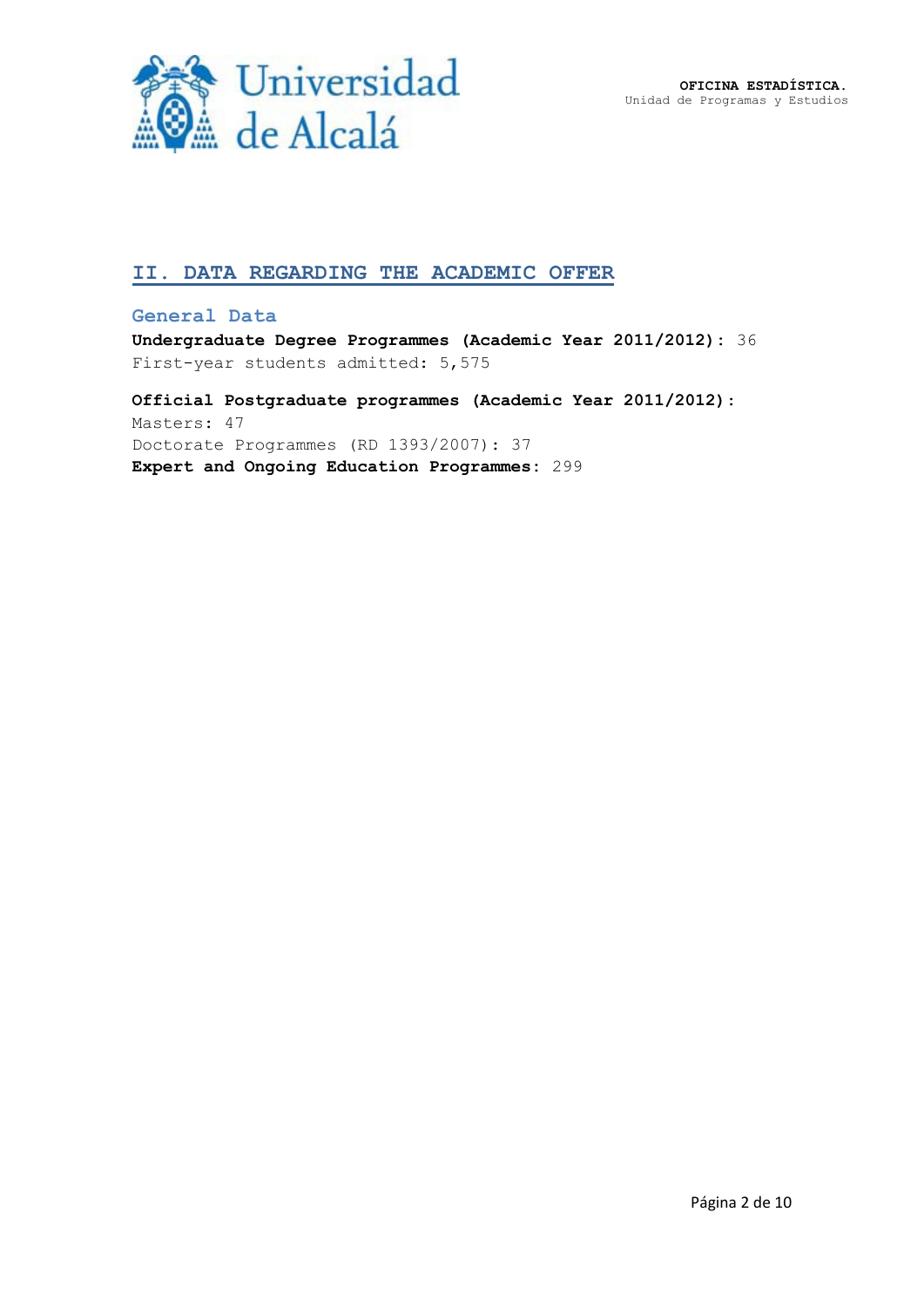

## **Undergraduate Programmes Offer (New Intake)**

| <b>Undergraduate Degrees</b>                                                   | Proposed |
|--------------------------------------------------------------------------------|----------|
|                                                                                | Limit    |
| BACHELOR'S DEGREE IN LAW AND BUSINESS ADMINISTRATION<br>AND MANAGEMENT         | 50       |
| BACHELOR'S DEGREE IN TOURISM AND BUSINESS<br>ADMINISTRATION AND MANAGEMENT     | 30       |
| BACHELOR'S DEGREE IN BUSINESS ADMINISTRATION AND<br>MANAGEMENT                 | 100      |
| BACHELOR'S DEGREE IN BUSINESS ADMINISTRATION AND<br>MANAGEMENT (GUADALAJARA)   | 75       |
| BACHELOR'S DEGREE IN BIOLOGY                                                   | 100      |
| BACHELOR'S DEGREE IN HEALTH BIOLOGY                                            | 100      |
| BACHELOR'S DEGREE IN ENVIRONMENTAL SCIENCES                                    | 100      |
| BACHELOR'S DEGREE IN PHYSICAL ACTIVITY AND SPORTS<br><b>SCIENCES</b>           | 90       |
| BACHELOR'S DEGREE IN AUDIOVISUAL COMMUNICATION                                 | 50       |
| BACHELOR'S DEGREE IN ACCOUNTING AND FINANCE                                    | 75       |
| BACHELOR'S DEGREE<br>IN LAW                                                    | 150      |
| BACHELOR'S DEGREE IN ECONOMICS                                                 | 100      |
| BACHELOR'S DEGREE IN ECONOMICS AND INTERNATIONAL<br><b>BUSINESS</b>            | 100      |
| BACHELOR'S DEGREE IN SOCIAL EDUCATION (CARDENAL<br>CISNEROS ASSOCIATED SCHOOL) | 50       |
| BACHELOR'S DEGREE IN NURSING                                                   | 100      |
| BACHELOR'S DEGREE IN NURSING (GUADALAJARA)                                     | 75       |
| BACHELOR'S DEGREE IN ENGLISH STUDIES                                           | 50       |
| BACHELOR'S DEGREE IN HISPANIC STUDIES                                          | 50       |
| BACHELOR'S DEGREE IN PHARMACY                                                  | 150      |
| BACHELOR'S DEGREE IN PHYSIOTHERAPY                                             | 65       |
| BACHELOR'S DEGREE IN BASICS OF ARCHITECTURE AND TOWN<br>PLANNING               | 100      |
| BACHELOR'S DEGREE IN HISTORY                                                   | 60       |
| BACHELOR'S DEGREE IN HUMANITIES                                                | 40       |
| BACHELOR'S DEGREE IN COMPUTER ENGINEERING                                      | 75       |
| BACHELOR'S DEGREE IN CONSTRUCTION ENGINEERING                                  | 75       |
| BACHELOR'S DEGREE IN COMMUNICATIONS ELECTRONIC<br>ENGINEERING                  | 75       |
| BACHELOR'S DEGREE IN ELECTRONICS AND INDUSTRIAL<br>AUTOMATION ENGINEERING      | 75       |
| BACHELOR'S DEGREE IN TELECOMMUNICATION SYSTEMS                                 | 75       |

Página 3 de 10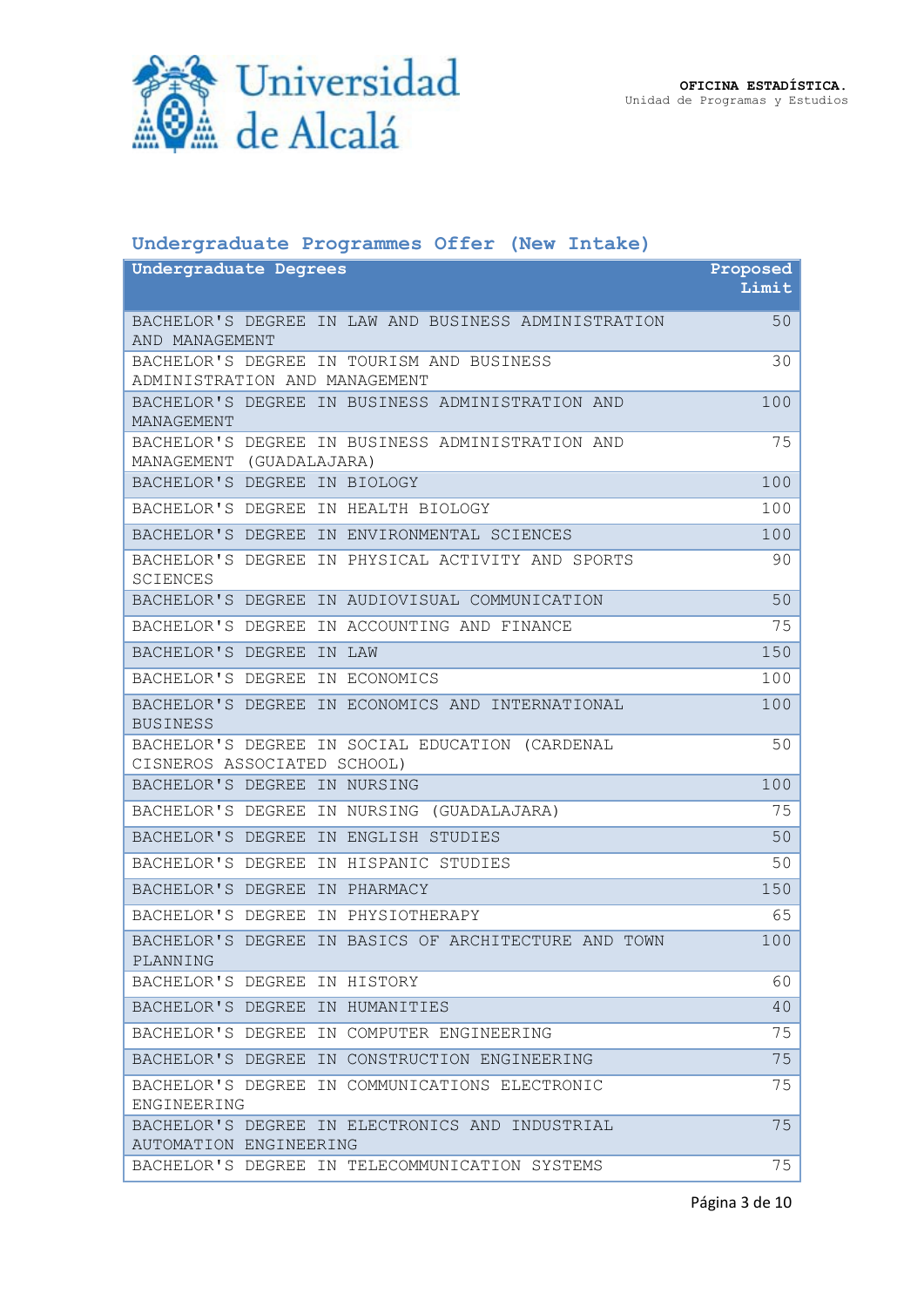

| ENGINEERING                                         |       |
|-----------------------------------------------------|-------|
| BACHELOR'S DEGREE IN TELECOMMUNICATION TECHNOLOGIES | 75    |
| ENGINEERING                                         |       |
| BACHELOR'S DEGREE IN COMPUTER SCIENCE               | 75    |
| BACHELOR'S DEGREE IN TELEMATICS ENGINEERING         | 75    |
| BACHELOR'S DEGREE IN MODERN LANGUAGES APPLIED TO    | 100   |
| TRANSLATION                                         |       |
| BACHELOR'S DEGREE IN INFANT EDUCATION               | 150   |
| BACHELOR'S DEGREE IN INFANT EDUCATION (CARDENAL     | 200   |
| CISNEROS ASSOCIATED SCHOOL)                         |       |
| BACHELOR'S DEGREE<br>IN PRIMARY EDUCATION           | 150   |
| BACHELOR'S DEGREE IN PRIMARY EDUCATION (CARDENAL    | 150   |
| CISNEROS ASSOCIATED SCHOOL)                         |       |
| BACHELOR'S DEGREE<br>IN MEDICINE                    | 120   |
| BACHELOR'S DEGREE IN CHEMISTRY                      | 90    |
| BACHELOR'S DEGREE IN INFORMATION SYSTEMS            | 75    |
| BACHELOR'S DEGREE IN TOURISM                        | 75    |
| Total                                               | 3,570 |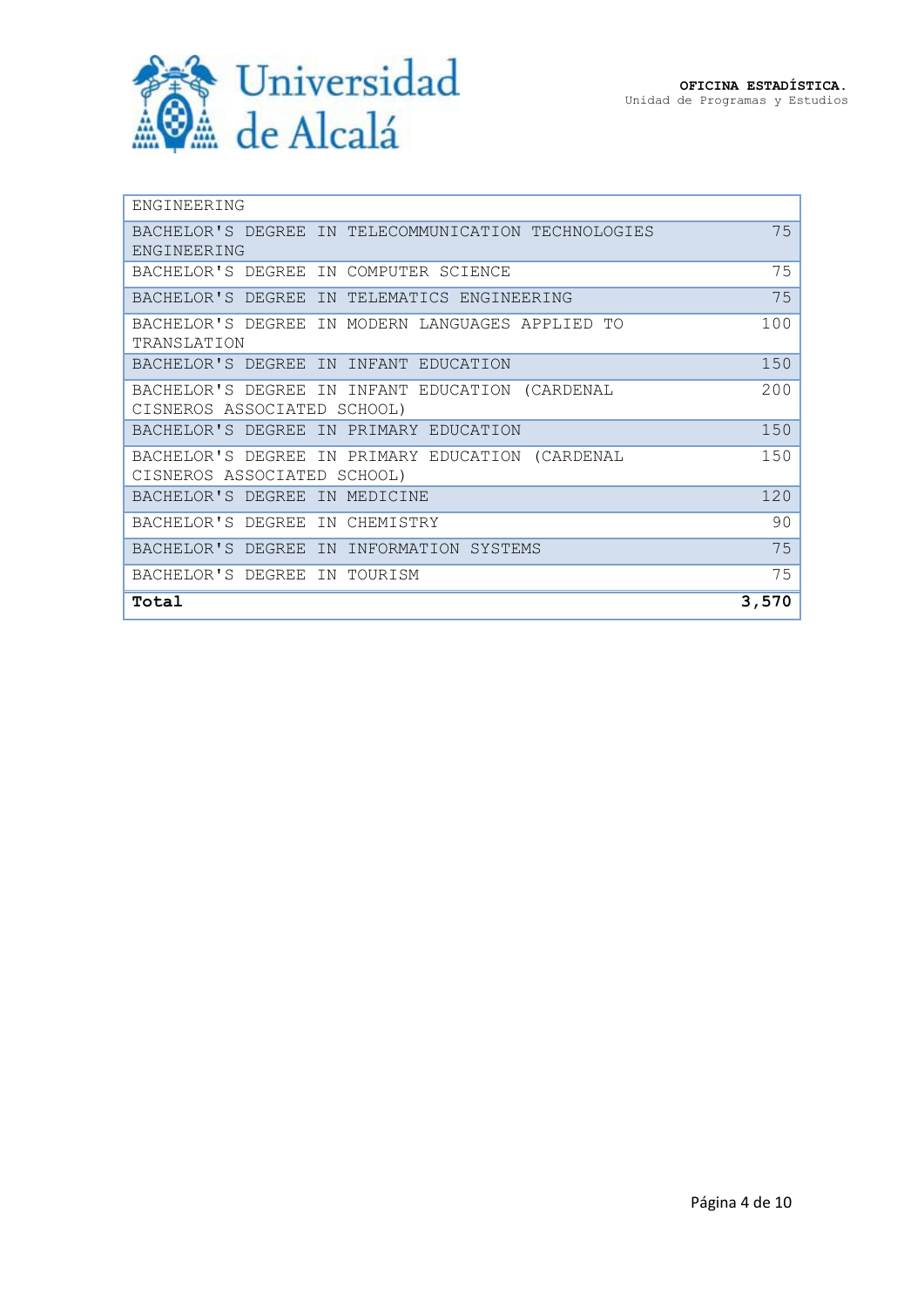## **Graduate Studies Access**

**Access by Type**

| <b>Access Type</b>                                          | Admitted | $Pre-$<br>registered | $Pre-$<br>registered<br>First Choice |
|-------------------------------------------------------------|----------|----------------------|--------------------------------------|
| PROFESSIONAL TRAINING                                       | 729      | 5,032                | 811                                  |
| OVER 25 YEARS OLD                                           | 91227    | 271                  | 161                                  |
| ENTRANCE EXAMS TO<br>UNIVERSITY STUDIES FROM<br>HIGH SCHOOL | 4,658    | 35,452               | 4,915                                |
| <b>GRADUATES</b>                                            | 66       | 1,090                | 245                                  |
| Grand Total                                                 | 5,575    | 41,845               | 6,132                                |

#### **By Study Plan**

| Plan Estudios                                             | Admitidos | Preinscritos<br>1 <sup>ª</sup> Opción |
|-----------------------------------------------------------|-----------|---------------------------------------|
| GRADO EN MEDICINA                                         | 395       | 1208                                  |
| GRADO EN ENFERMERÍA (GUADALAJARA)                         | 304       | 167                                   |
| GRADO EN ENFERMERÍA                                       | 303       | 440                                   |
| GRADO EN FARMACIA                                         | 283       | 159                                   |
| GRADO EN MAGISTERIO DE EDUCACIÓN<br>PRIMARIA              | 234       | 238                                   |
| GRADO EN BIOLOGÍA SANITARIA                               | 218       | 284                                   |
| GRADO EN ADMINISTRACIÓN Y DIRECCIÓN DE<br><b>EMPRESAS</b> | 216       | 265                                   |
| GRADO EN MAGISTERIO DE EDUCACIÓN<br>INFANTIL              | 207       | 243                                   |
| GRADO EN DERECHO                                          | 187       | 205                                   |
| GRADO EN CIENCIAS DE LA ACTIVIDAD FÍSICA<br>Y DEL DEPORTE | 160       | 376                                   |
| GRADO EN AROUITECTURA                                     | 158       | 127                                   |
| GRADO EN CIENCIAS AMBIENTALES                             | 156       | 87                                    |
| GRADO EN FISIOTERAPIA                                     | 150       | 223                                   |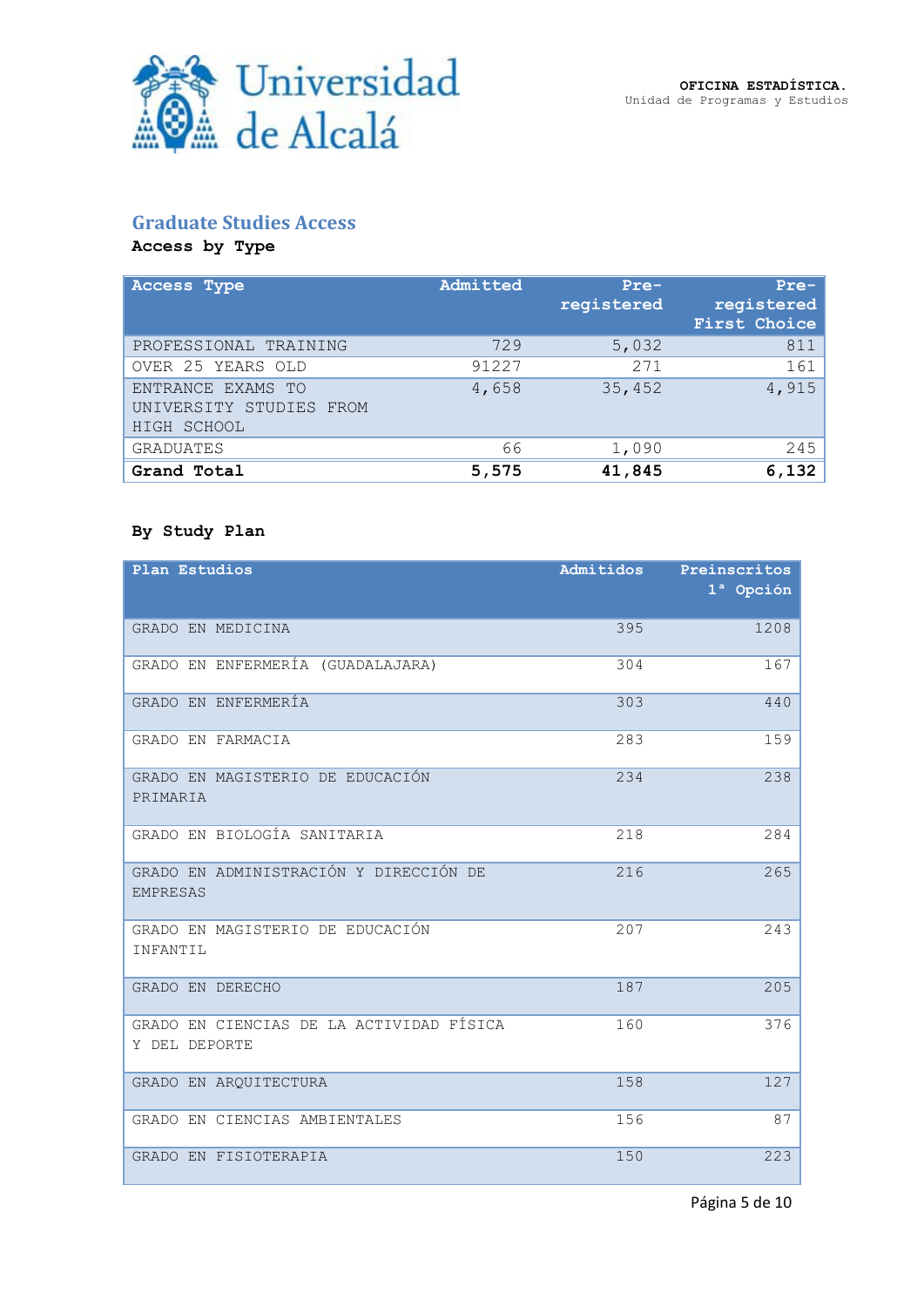

| Plan Estudios                                                 | Admitidos | Preinscritos |
|---------------------------------------------------------------|-----------|--------------|
|                                                               |           | $1a$ Opción  |
| GRADO EN BIOLOGÍA                                             | 149       | 112          |
| GRADO EN MAGISTERIO DE EDUCACIÓN                              | 138       | 41           |
| PRIMARIA (E.U.C.C.)                                           |           |              |
| GRADO EN OUIMICA                                              | 128       | 80           |
| GRADO EN MAGISTERIO DE EDUCACIÓN                              | 123       | 37           |
| INFANTIL (E.U. C.C.)                                          |           |              |
| GRADO EN ECONOMÍA Y NEGOCIOS<br><b>INTERNACIONALES</b>        | 118       | 198          |
|                                                               |           |              |
| GRADO EN INGENIERÍA DE EDIFICACIÓN                            | 113       | 73           |
| GRADO EN ECONOMÍA                                             | 111       | 67           |
| GRADO EN INGENIERÍA EN TECNOLOGÍAS DE LA                      | 109       | 71           |
| TELECOMUNICACIÓN                                              |           |              |
| GRADO EN SISTEMAS DE INFORMACIÓN                              | 108       | 46           |
| GRADO EN INGENIERÍA DE COMPUTADORES                           | 98        | 34           |
| GRADO EN INGENIERÍA EN SISTEMAS DE                            | 97        | 75           |
| TELECOMUNICACIÓN                                              |           |              |
| GRADO EN INGENIERÍA INFORMÁTICA                               | 94        | 110          |
| GRADO EN CONTABILIDAD Y FINANZAS                              | 93        | 58           |
| GRADO EN INGENIERÍA TELEMÁTICA                                | 93        | 46           |
| GRADO EN TURISMO                                              | 90        | 38           |
| GRADO EN INGENIERIA ELECTRÓNICA DE                            | 88        | 47           |
| COMUNICACIONES                                                |           |              |
| GRADO EN INGENIERÍA EN ELECTRÓNICA Y<br>AUTOMÁTICA INDUSTRIAL | 88        | 118          |
|                                                               |           |              |
| GRADO EN HISTORIA                                             | 85        | 76           |
| GRADO EN ESTUDIOS INGLESES                                    | 82        | 80           |
| GRADO EN LENGUAS MODERNAS Y TRADUCCIÓN.                       | 79        | 31           |
| GUADALAJARA                                                   |           |              |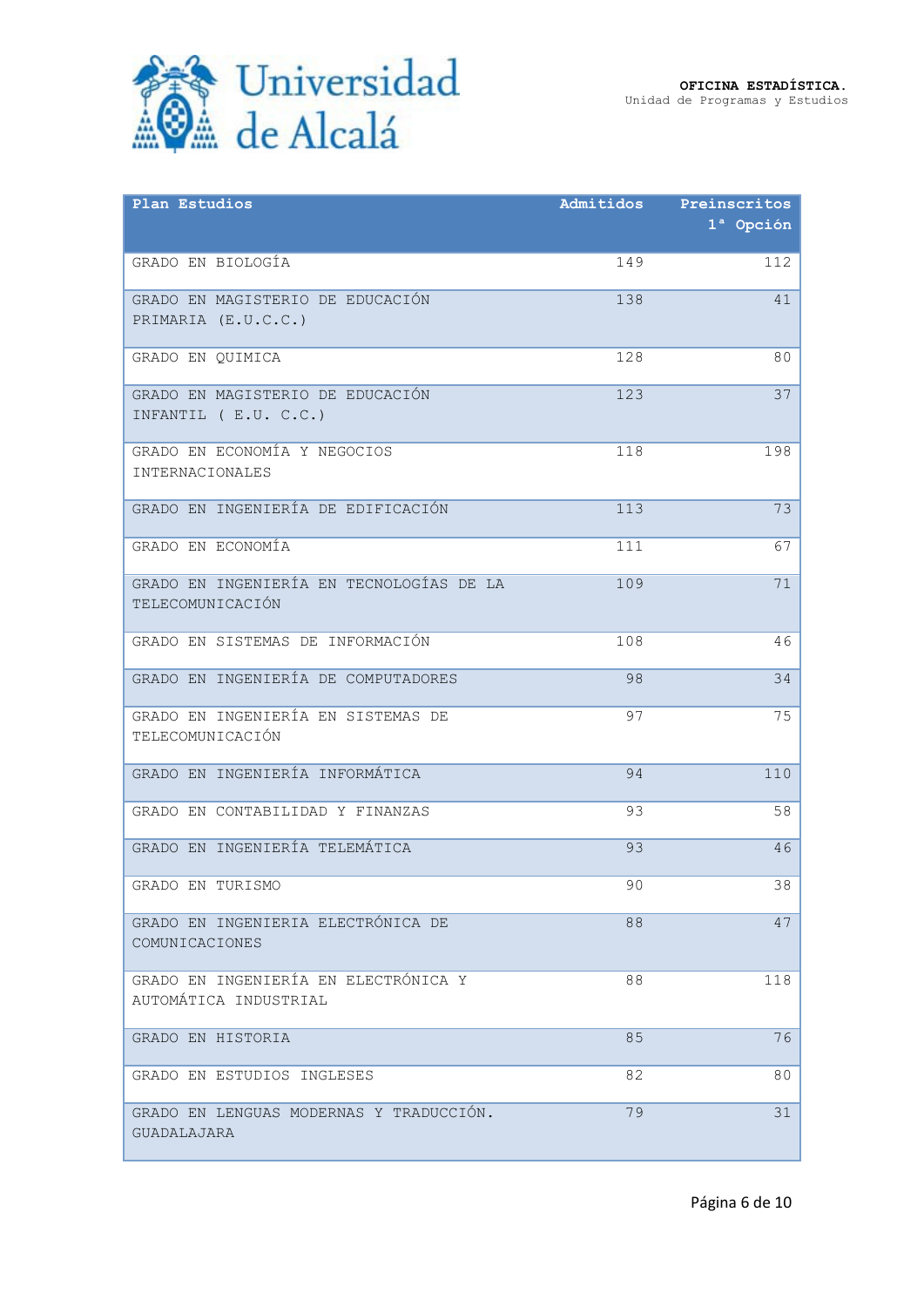

| Plan Estudios                                                                    | Admitidos      | Preinscritos<br>1 <sup>ª</sup> Opción |
|----------------------------------------------------------------------------------|----------------|---------------------------------------|
| GRADO EN LENGUAS MODERNAS Y TRADUCCIÓN                                           | 76             | 129                                   |
| GRADO EN COMUNICACIÓN AUDIOVISUAL                                                | 75             | 128                                   |
| DOBLE GRADO EN DERECHO Y ADMINISTRACIÓN<br>Y DIRECCIÓN DE EMPRESAS               | 74             | 78                                    |
| GRADO EN ESTUDIOS HISPÁNICOS                                                     | 66             | 36                                    |
| GRADO EN HUMANIDADES                                                             | 62             | 31                                    |
| GRADO EN MAGISTERIO DE EDUCACIÓN<br>PRIMARIA (BILINGÜE-INGLÉS) (E.U.C.C.)        | 51             | 63                                    |
| GRADO EN EDUCACIÓN SOCIAL (E.U.C.C.)                                             | 46             | 26                                    |
| DOBLE GRADO EN TURISMO Y ADMINISTRACIÓN<br>Y DIRECCIÓN DE EMPRESAS               | 41             | 45                                    |
| GRADO EN MAGISTERIO DE EDUC INFANTIL<br>(BILINGÜE-INGLÉS) (E.U.C.C.))            | 27             | 37                                    |
| GRADO EN MAGISTERIO DE EDUCACIÓN<br>PRIMARIA (CURSO DE ADAPTACIÓN)<br>(E.U.C.C.) | $\overline{2}$ | 49                                    |
| GRADO EN MAGISTERIO DE EDUCACIÓN<br>INFANTIL (CURSO DE ADAPTACIÓN) (E.U.C.C.)    | $\Omega$       | 50                                    |
| Total                                                                            | 5.575          | 6.132                                 |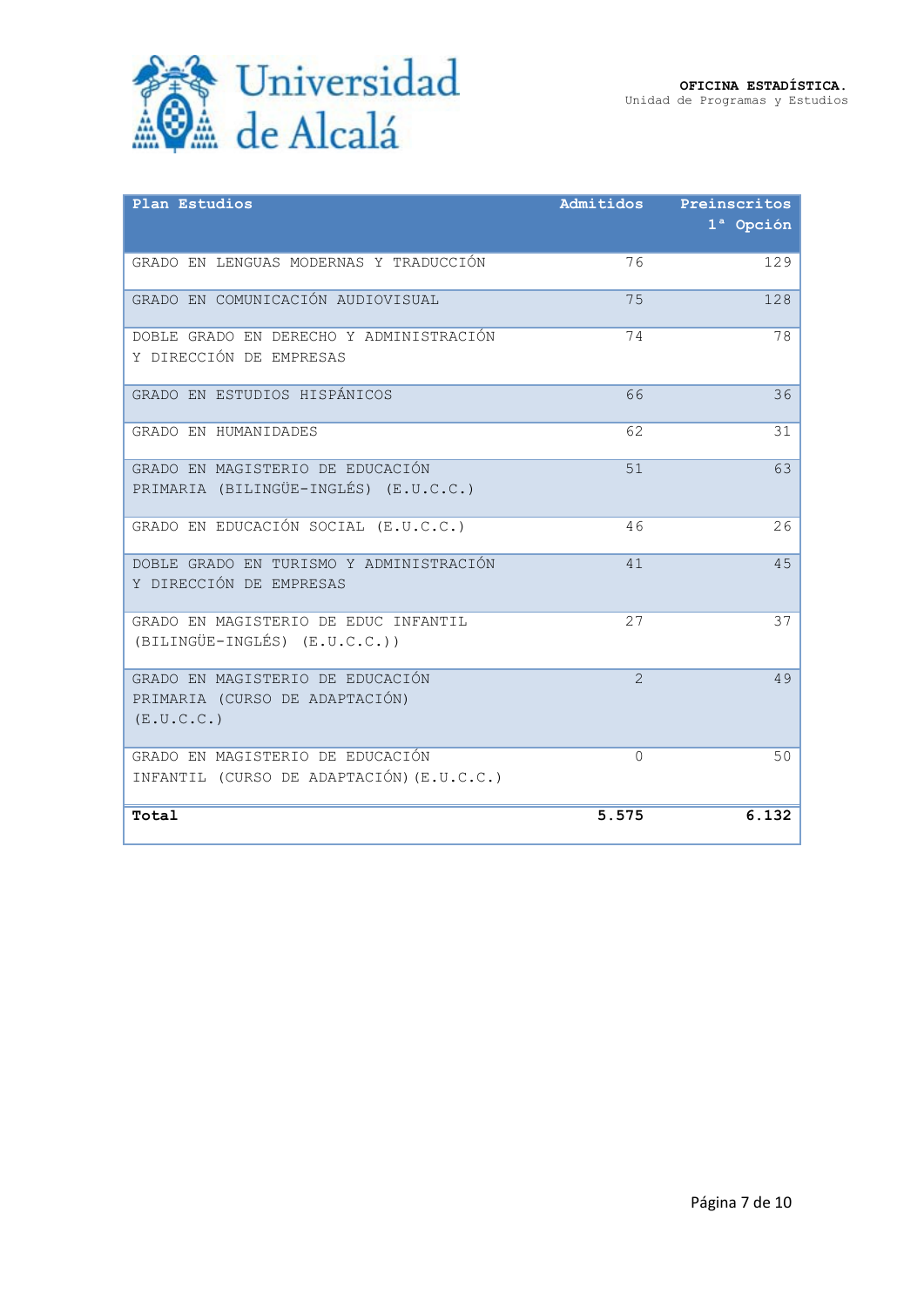

## **Postgraduate Programmes Offer**

| <b>MASTER UNIVERSITARIO EN</b>                                                                                 | <b>PLAZAS</b>    |
|----------------------------------------------------------------------------------------------------------------|------------------|
|                                                                                                                | <b>OFERTADAS</b> |
| ADMINISTRACIÓN DE SISTEMAS INFORMÁTICOS                                                                        | 40               |
| AMÉRICA LATINA CONTEMPORÁNEA Y SUS RELACIONES CON LA<br>UNIÓN EUROPEA. UNA COOPERACIÓN ESTRATÉGICA             | 45               |
| ANÁLISIS ECONÓMICO APLICADO                                                                                    | 30               |
| ANTROPOLOGÍA FÍSICA: EVOLUCIÓN Y BIODIVERSIDAD<br>HUMANAS (M. Interuniversitario. Coordina UAM)                | 40               |
| ARQUEOLOGÍA Y GESTIÓN DEL PATRIMONIO EN EL INTERIOR<br>PENINSULAR (AGEPIPE)                                    | 15               |
| AUTOMATIZACIÓN DE PROCESOS INDUSTRIALES                                                                        | 24               |
| BANCA Y FINANZAS (FINANCE AND BANKING)                                                                         | 35               |
| CIENCIA Y TECNOLOGÍA DESDE EL ESPACIO                                                                          | 30               |
| CIENCIAS POLICIALES                                                                                            | 25               |
| CLIMA, ENERGÍA Y RIESGO AMBIENTAL                                                                              | 24               |
| COMUNICACIÓN INTERCULTURAL, INTERPRETACIÓN Y<br>TRADUCCIÓN DE SERVICIOS PÚBLICOS                               | $30/\text{esp.}$ |
| COMUNICACIÓN Y APRENDIZAJE EN LA SOCIEDAD DIGITAL                                                              | 75               |
| CONTABILIDAD, AUDITORÍA Y SUS EFECTOS EN LOS<br>MERCADOS DE CAPITALES (M. Interuniversitario,<br>coordina UAM) | Min. 10          |
| CULTURA E IDEOLOGÍA EN LA GÉNESIS DE EUROPA                                                                    | 20               |
| DERECHO                                                                                                        | 60               |
| DIANAS TERAPEÚTICAS DE SEÑALIZACIÓN CELULAR:<br>INVESTIGACIÓN Y DESARROLLO                                     | 20               |
| DIRECCIÓN DE EMPRESAS DE TURISMO                                                                               | 20               |
| DIRECCIÓN DE ORGANIZACIONES E INSTALACIONES DE LA<br>ACTIVIDAD FÍSICA Y DEL DEPORTE                            | 40               |
| DIRECCIÓN DE PROYECTOS INFORMÁTICOS                                                                            | 70               |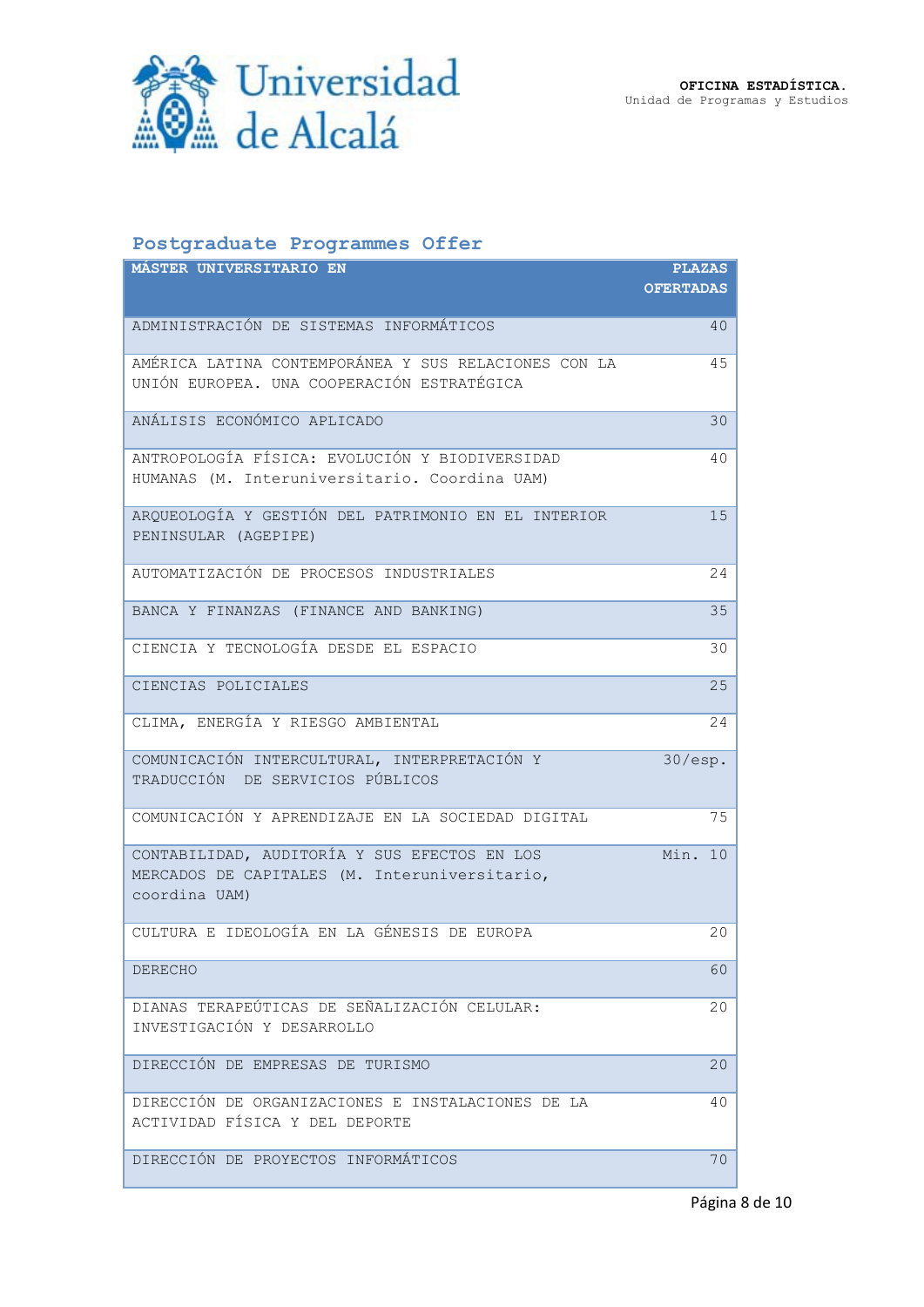

| DOCENCIA UNIVERSITARIA                                                                                  | 50  |
|---------------------------------------------------------------------------------------------------------|-----|
| DOCUMENTACIÓN                                                                                           | 30  |
| ENSEÑANZA DEL INGLÉS COMO LENGUA EXTRANJERA                                                             | 40  |
| ESTUDIOS NORTEAMERICANOS                                                                                | 20  |
| FARMACIA Y TECNOLOGIA FARMACÉUTICA (M.                                                                  | 50  |
| Interuniversitario. Coordina UCM)                                                                       |     |
| FILOLOGÍA CLÁSICA                                                                                       | 30  |
| FISIOTERAPIA MANUAL DEL APARATO LOCOMOTOR                                                               | 23  |
| FORMACIÓN DE PROFESORES DE ESPAÑOL                                                                      | 50  |
| FORMACIÓN DEL PROFESORADO DE EDUCACIÓN SECUNDARIA<br>OBLIGATORIA, BACHILLERATO, FORMACIÓN PROFESIONAL Y | 150 |
| ENSEÑANZAS DE IDIOMAS                                                                                   |     |
| GENÉTICA Y BIOLOGÍA CELULAR (M. Interuniversitario,<br>coordina UAM)                                    | 40  |
| HIDROLOGÍA Y GESTIÓN DE LOS RECURSOS HÍDRICOS                                                           | 30  |
| HISTORIA DEL DRAMA                                                                                      | 20  |
| INFORMÁTICA PLURIDISCIPLINAR                                                                            | 120 |
| INGENIERÍA DEL SOFTWARE PARA LA WEB                                                                     | 40  |
| INTEGRACIÓN REGIONAL                                                                                    | 25  |
| INVESTIGACIÓN EN INMUNOLOGÍA (M. Interuniversitario,<br>coordina UCM)                                   | 60  |
| MANAGEMENT Y GESTIÓN DE CAMBIO                                                                          | 50  |
| MEMORIA Y CRÍTICA DE LA EDUCACIÓN (M.<br>Interuniversitario, coordina UAH)                              | 30  |
| PROTECCIÓN INTERNACIONAL DE LOS DERECHOS HUMANOS                                                        | 40  |
| PROYECTO AVANZADO EN ARQUITECTURA Y CIUDAD                                                              | 35  |
| QUÍMICA FINA                                                                                            | 30  |
| QUÍMICA INORGÁNICA MOLECULAR                                                                            | 25  |
| RESTAURACIÓN DE ECOSISTEMAS                                                                             | 30  |